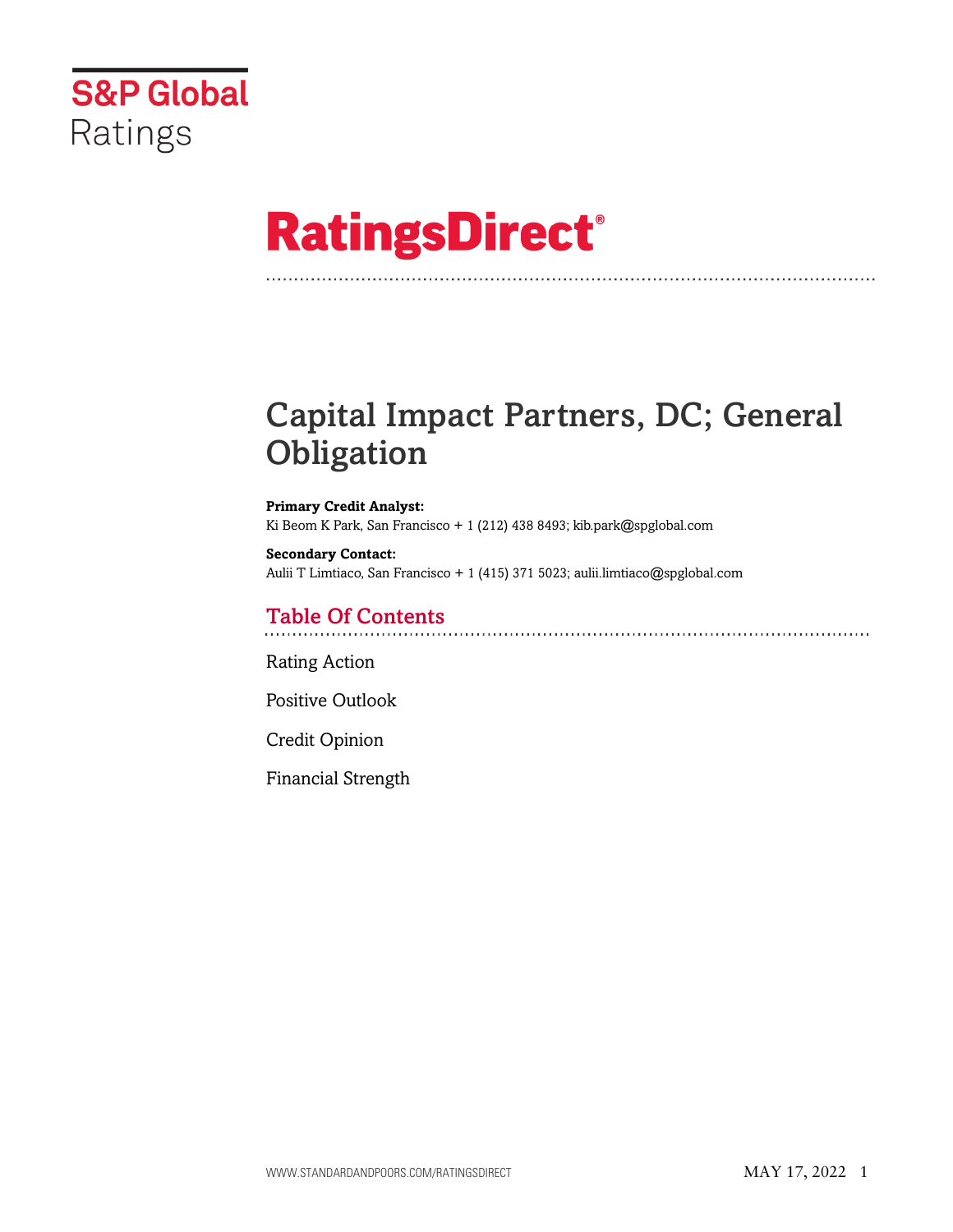# Capital Impact Partners, DC; General Obligation

| Credit Profile                                            |            |                 |  |  |  |  |  |
|-----------------------------------------------------------|------------|-----------------|--|--|--|--|--|
| Capital Impact Partners ICR                               |            |                 |  |  |  |  |  |
| Long Term Rating                                          | A/Positive | Outlook Revised |  |  |  |  |  |
| Capital Impact Partners Senior Unsecured Debt Obligations |            |                 |  |  |  |  |  |
| Long Term Rating                                          | A/Positive | Outlook Revised |  |  |  |  |  |

# <span id="page-1-0"></span>Rating Action

S&P Global Ratings revised the outlook to positive from stable on Capital Impact Partners (CIP), D.C., and affirmed its 'A' issuer credit rating (ICR) on the company and its 'A' long-term rating on CIP's existing notes.

The outlook revision reflects the increase in CIP's net equity in recent years, due partly to an influx of grants and contributions and an increase of net equity as a result of combining its operations with CDC Small Business Finance. Its net equity-to-assets ratio in fiscal 2021 reached about 20.3% and averaged 12% between fiscal years 2017 and 2021. We believe the ratio will remain over 17% over the next two years while the combined organization's management remains strong.

CIP's bonds were issued to pay down maturing debt and other debt facilities, finance loans to organizations and businesses in pursuit of CIP's mission to expand economic opportunity in underserved communities, and for its general operating purposes. The bonds are general obligations (GOs) of CIP; therefore, its credit pledge supports the bonds. Bonds are payable from all available revenue and CIP's assets, and are not secured by a reserve fund, mortgage lien, or security interest on or in CIP funds or other revenue or assets.

Effective April 1, 2021, CIP and CDC aligned their operations under the same CEO. Between April 1 and July 15, 2021, CIP and CDC made additional changes to establish substantially overlapping executive management teams and boards of directors. CIP and CDC cross guarantee most of the other party's debt and are co-borrowers on other obligations to enable each organization to benefit from the combined financial strength of both organizations. We have reviewed the past five years of CIP's audited financial statements (2017-2021) for its parent only, which represents nearly most of the corporation and its subsidiaries' total assets and liabilities. Beginning in fiscal 2021, our analysis is based on a combined financial statement of CIP and CDC. Although we understand that CIP has affiliates, we have not analyzed their creditworthiness and ongoing financial trends. Therefore, in our analysis, we have excluded the effects of a couple of subsidiaries (including Detroit Neighborhoods Fund LLC and FPIF LLC) from our financial ratios.

#### Credit overview

The rating reflects our opinion of CIP's:

- Improved net equity-to-assets ratio, due largely an increase of \$58 million in unrestricted net assets (UNA) from CDC Small Business Finance Corp. (CDC) in fiscal 2021;
- Improved and diversified revenue (i.e., net processing and servicing fees from CDC) that increases its net operating income to \$23.2 million in fiscal 2021, compared to \$11 million in fiscal 2020 even as CIP's asset quality remains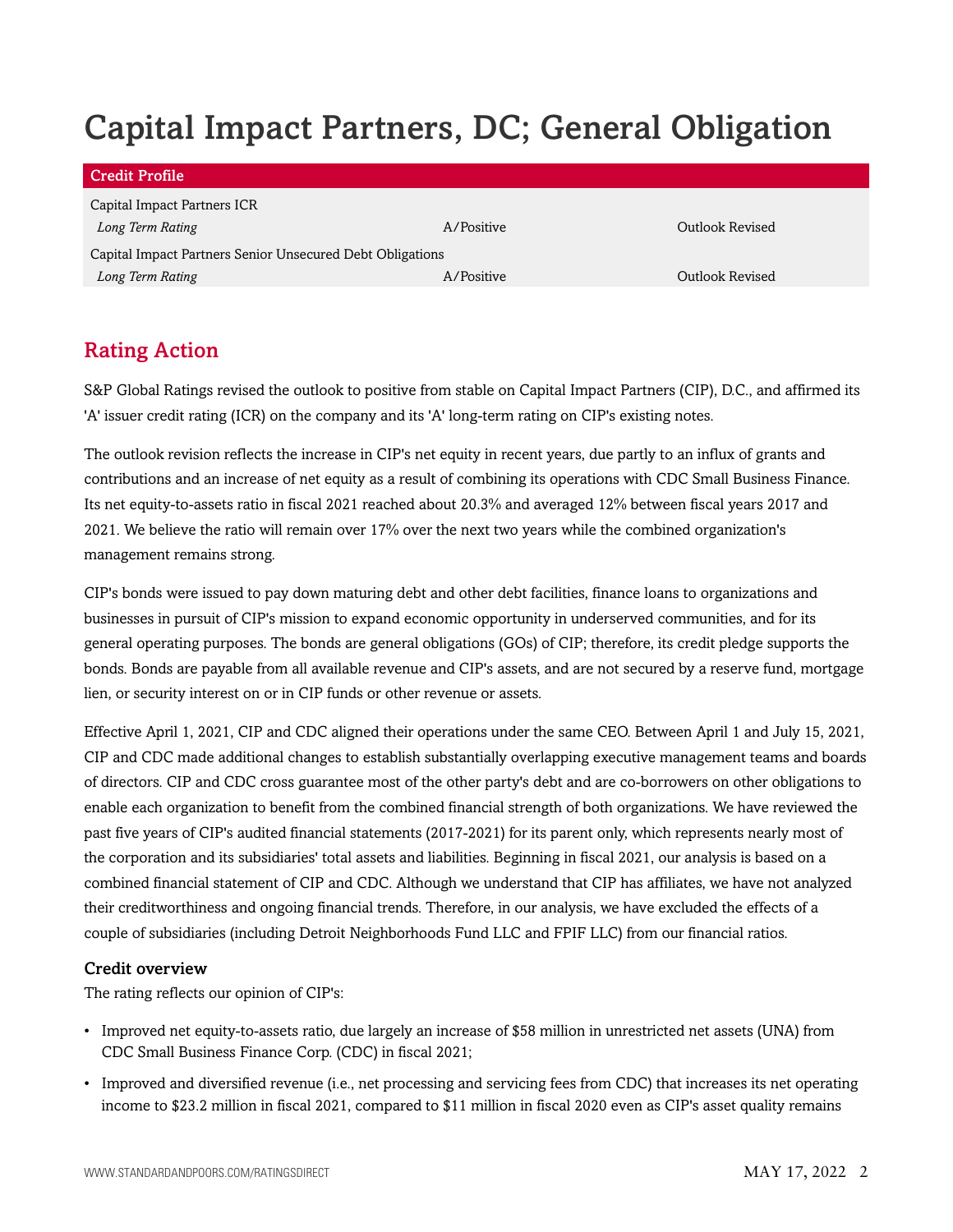very strong, with delinquencies averaging close to zero and nonaccrual loans averaging about 0.6% over the same five-year period;

- Proactive management of its loan portfolio with comprehensive underwriting guidelines, low-risk debt profile with manageable variable-rate debt exposure, and strong oversight of interest rate risk; and
- Diversified lending portfolio reaching across multiple geographic markets and a variety of sectors, including charter schools, commercial real estate, health care, housing, small business lending, and other community facilities.

Partially offsetting these factors, in our view, are CIP's:

- Susceptibility to fluctuations in grant revenue that might not be recurring, which could lead to volatility in net asset growth and profitability, as measured by return on assets; and
- Exposure to early financing and small business loans, though relatively comparable with that of industry peers, which we view as carrying inherently more risk than permanent loans secured by cash-flowing projects.

The positive outlook reflects our opinion that CIP's five-year average net equity-to-assets ratio will generally remain near or above 17% over the next two years. The strength of its balance sheet to absorb our assumed loan losses has increased, resulting in improvement in net equity in recent years. We believe this trend will continue over the outlook period while profitability, liquidity, and our assessment of management remain strong at levels in line with fiscal 2021.

Founded in 1982, CIP is a 501(c)(3) nonprofit corporation headquartered in Arlington, Va., and certified as a community development finance institution (CDFI) by the U.S. Treasury Department. CIP is a mission-driven financial institution that leverages capital, analytics, and partnerships to build strong, healthy, and more equitable communities. CIP and its affiliates are related by common board members and management, operating as a unified organization with focused vision, strategy, and management systems.

#### Environmental, social, and governance

We have analyzed the environmental, social, and governance (ESG) factors relative to CIP's and CDC's financial strength, management and legislative mandate, and local economy. We view health-and-safety risks related to COVID-19 as social risks, which have broadly affected the U.S. economy and its workforce. However, in addition to increased federal funding to individuals and CDFIs throughout the pandemic, we believe CIP's and CDC's strong underwriting and loan performance insulate the organization from near-term negative financial effects resulting from COVID-19. At the same time, CIP and CPC exhibit strengths related to other social factors through its effects on various communities; over the past five years, this has included helping finance 173 grocery stores and other healthy food retailers; over 4,000 minority- or women-owned/controlled businesses; health care facilities with serving 150,000 patients annually; and the creation or preservation of 4,788 homes, of which 60% are affordable.

We believe CIP and CDC's loan portfolio may be exposed to certain environmental factors, such as climate transition and physical risks; this may include property damage from severe storms and flooding, particularly for projects. The company partially mitigates these risks through assessing potential collateral loss from climate events and requiring flood insurance and additional hazard-level insurance coverage on projects where necessary. We view governance risk to be in line with the sector standard.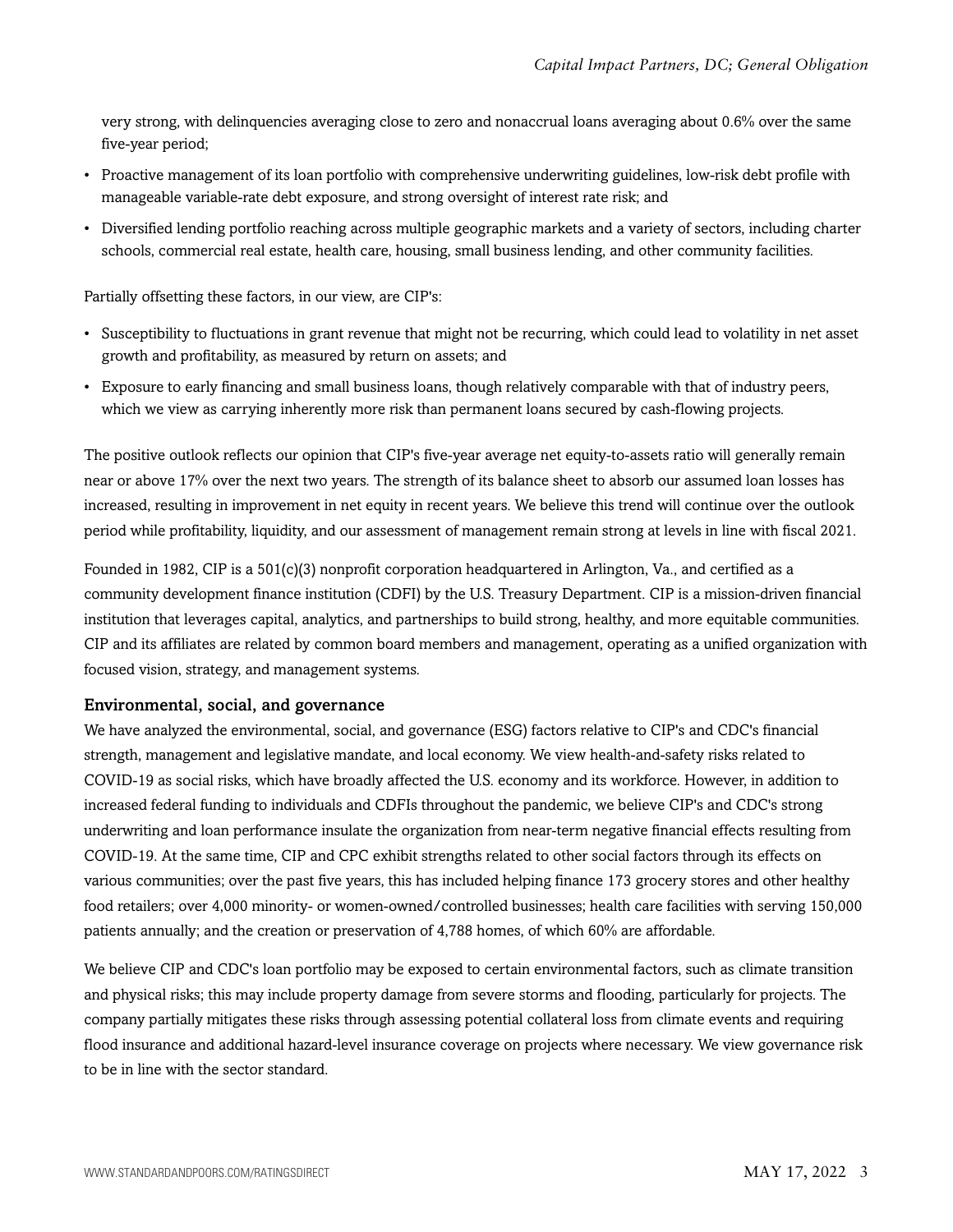### <span id="page-3-0"></span>Positive Outlook

#### Upside scenario

We could raise the rating if the company were to demonstrate consistent and steady growth in its net equity ratios compared with its peers, particularly with an average net equity-to-assets ratio exceeding 15%, as well as very strong, consistent profitability metrics. We could also do so if we see exceptional loan performance and the preservation of sufficient capital available to absorb potential loan losses.

#### Downside scenario

If the company were to experience a significant reduction in capital adequacy as a result of weak loan performance, increased debt, or lower net equity, this would demonstrate volatility and weakness in its capitalization and debt positions. In this scenario, we could lower the rating or return the outlook to stable. Further, a significant reduction in net income, potentially from a decreasing interest spread, or continued high reliance on volatile grant income, could also lead us to take a negative rating action. If secured debt were to increase significantly, we could lower the rating on the existing notes based on the availability of unpledged assets to cover unsecured GO bonds.

## <span id="page-3-1"></span>Credit Opinion

### <span id="page-3-2"></span>Financial Strength

#### Capital adequacy

CIP's capital adequacy (including CDC, beginning in fiscal 2021) has strengthened since fiscal 2018, with a five-year average net equity-to-assets ratio of 12%, which we view as above our benchmark for the 'A' rating category, and which marks an increase from the previous five-year average of 10%. Net equity has improved in fiscal 2021 due largely to the receipt of additional grants and contributions, along with an increase of \$58 million in UNA from CDC.

A portion of CIP's revenue is derived from its contributions and grants receivables. Unrestricted grants are contributions that can be expended as best determined by CIP and CDC, and grants with donor restrictions are funds that can only be used as determined by the donor. Therefore, in our capital adequacy analysis for CIP and CDC, we deducted a portion of net assets with donor restrictions when grant and contribution sources were not fully available to absorb loan losses. Most contributions and grants receivables are multiyear so our adjustment on net assets with donor restrictions would vary year to year.

As of December 2021, CIP's loan portfolio has generally improved in credit quality relative to past years as measured by strength of project cash flows and the presence of factors which we would view as risk mitigants. However, we assume 100% of capital charge on CDC's small business loan portfolio given its collateral and risker loan characteristics. Together, we estimate total potential loan losses for its full loan portfolio was approximately 26.9% at the 'A' stress level. After applying our loan-loss assumptions to the company's equity ratio, our calculated net equity-to-total assets reached a high of 20.2% in fiscal 2021. Reflecting our capital adequacy analysis, we posit CIP will continue to demonstrate sufficient equity to cover potential losses over the next two years. Part of its strategy to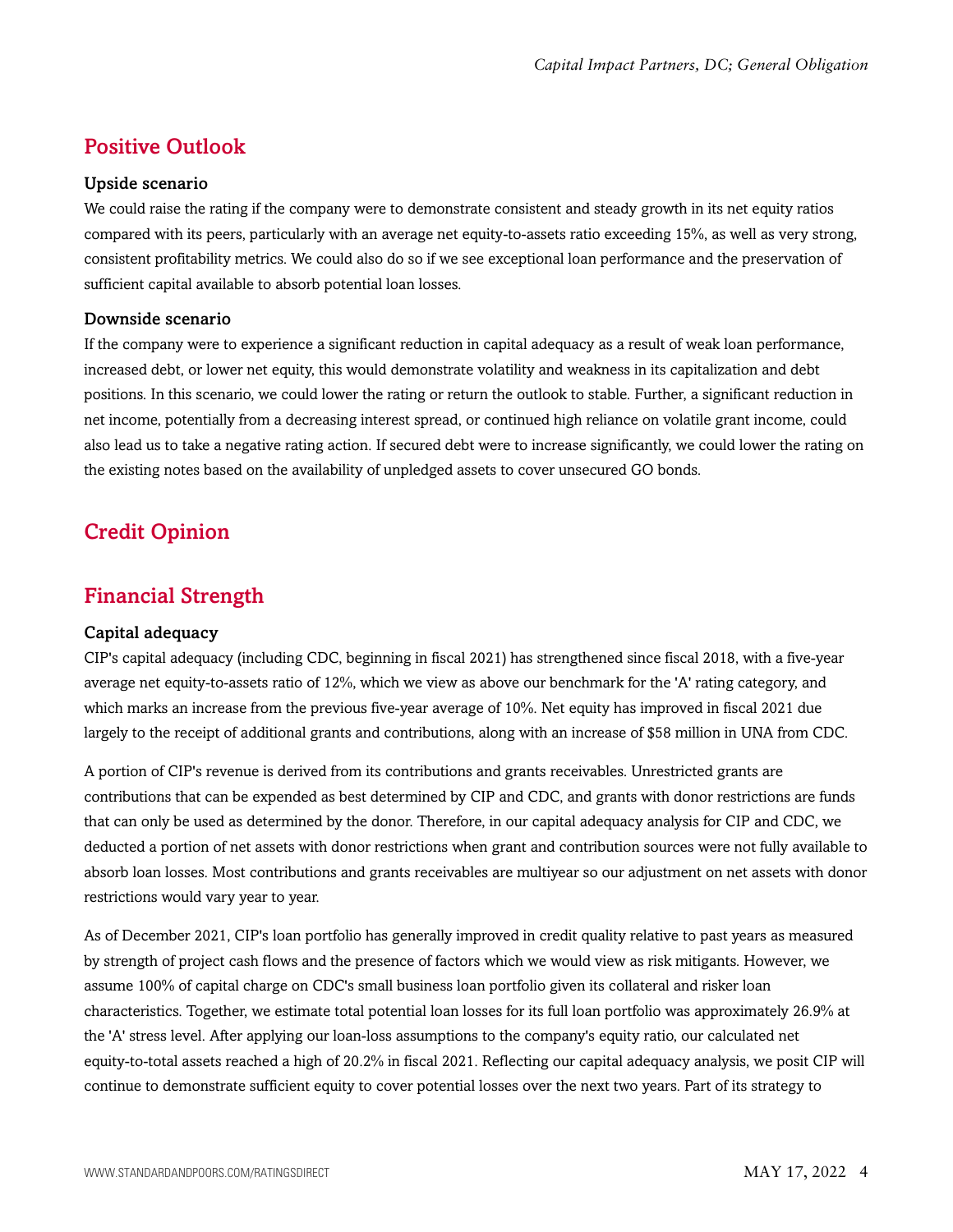strengthen equity remains its emphasizing off-balance-sheet lending through partnerships.

Community Investment Impact Fund LLC (CIIF) and CIIF II are two entities in which CIP is a managing member and held 20% ownership in 2019, but increased its ownership to 30% in 2020 and combined the entities into one in 2020 as well. We deducted this noncontrolling interest related to CIIF and CIIF II from net equity, as the equity gained from the funds is not available for CIP's general loan loss. However, CIP does not maintain recourse on the loans sold to the funds. As a result, we excluded projected losses associated with loans in CIIF I and II in our total loss assumptions for CIP.

In our view, the company has a strong debt structure. Management has a clear strategy and is working toward building a financially self-sufficient business model to mitigate volatility of grants and net assets. As of Dec. 31, 2021, total liabilities were \$423 million (\$405 million--CDC and CIP parent only), up 30% from \$325 million in fiscal 2017. We expect this increase would lighten somewhat in the next two years depending on the company's debt financing, including using existing and future note issuances. We will monitor the company's debt profile and any future debt obligations.

#### Profitability

We view the company's profitability as strong, in absolute terms, and comparable with other rated CDFIs. Largely fluctuating as a result of trends in grant revenue and additional \$36 million revenue from CDC, net income increased significantly to \$23.2 million in fiscal 2021 from \$4.5 million in fiscal 2019 and \$11.2 million in fiscal 2020 (see chart 1), even as total year-over-year expenses increased by 154% in fiscal 2021 from fiscal 2020. Still, the company's net interest margin for loans has remained between 3.1%-3.6% over the past five years. This is in line with the median rated CDFI's net interest margin on a five-year average (3.6%).

#### **Chart 1**



#### **CIP and CDC -- Revenue Composition**

Copyright © 2022 by Standard & Poor's Financial Services LLC. All rights reserved.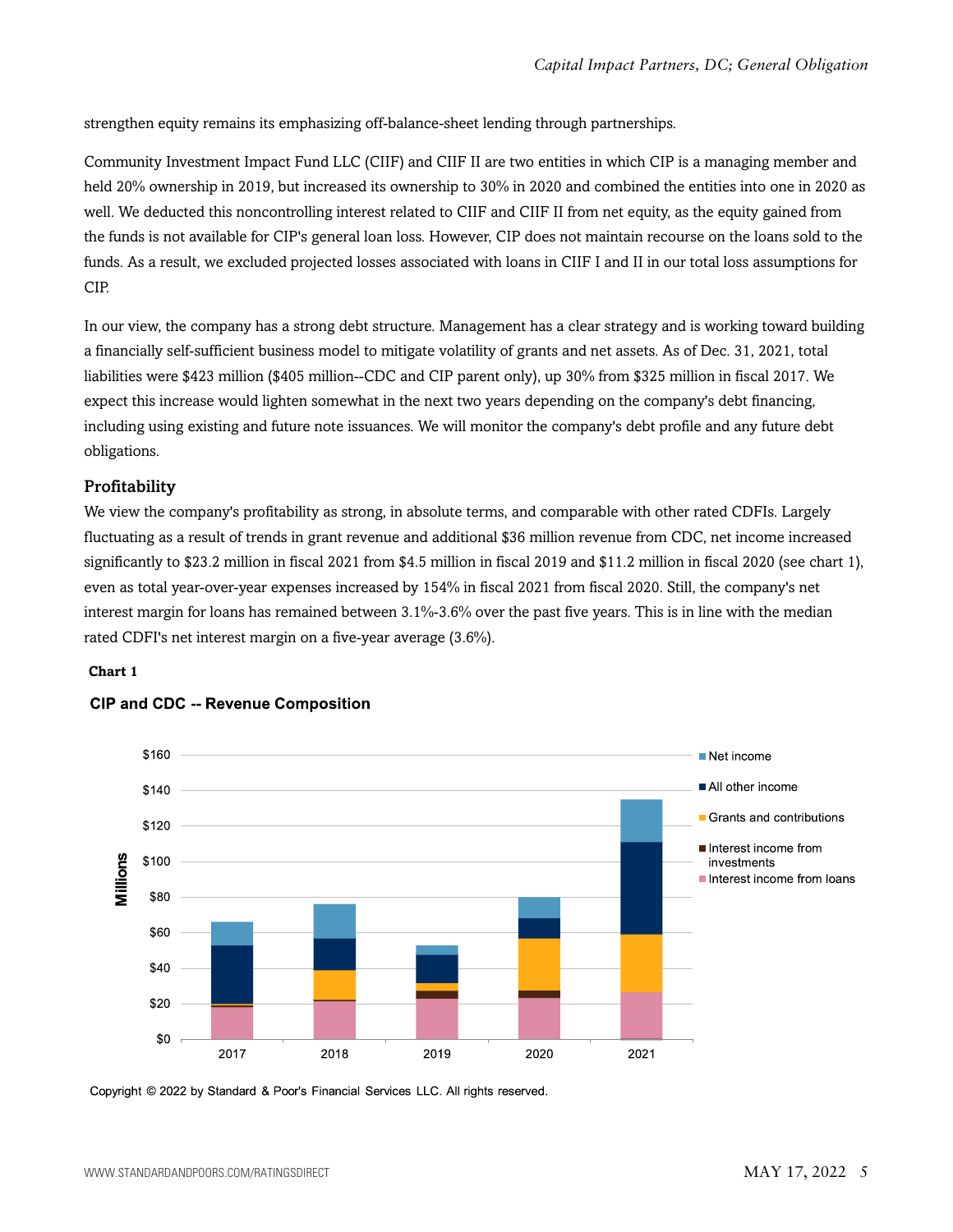Through the volatility in grant income, the company maintained a positive return on assets in 2021 of 3.6%, with a strong five-year average of 2.6%. It records grant income as donor-restricted assets, given the limitations on the grant funds' usage. Grant income is also received in lump sums in a single year, although the grant terms may extend to multiple years. Per required accounting procedures, CIP records the grant income in the year the grant is received, and records the grant expenses, or release from temporary restriction, in the year the money is spent.

We believe the company remains susceptible to year-over-year volatility in the level of grants and contributions received, reflecting a common trend among other CDFIs. In our view, however, it is more reliant on these revenue sources to meet its mission than other comparably rated peers, despite senior management indicating that grant income does not fund its general or administrative operations. Multiyear decreases in grant income could lead to significant stress on the company's profitability ratios and a shift in its lending strategy.

#### Liquidity

Short-term investments made up 20.5% of the company's total assets in fiscal 20210, the highest level over the past five years, which averaged 15.6%. About 71% of its assets consist of its diverse lending portfolio (see chart 2). Among other rated CDFIs, short-term investments made up a median of 17% of total assets. The company's investment portfolios consist mostly of highly rated U.S. Treasury notes and bills and mortgage-backed securities. In a strategy to bolster its liquidity to address risks related to COVID-19, the company had increased its undrawn line of credit to meet short-term working capital needs to \$137 million (compared to \$73 million in fiscal 2019), which we view as a strength in its liquidity profile. In addition, the balance of loans maturing over the next five years exceeds each year's debt service payments, according to the company's current debt profile.

#### **Chart 2**



#### **CIP and CDC -- Asset Base**

Copyright © 2022 by Standard & Poor's Financial Services LLC. All rights reserved.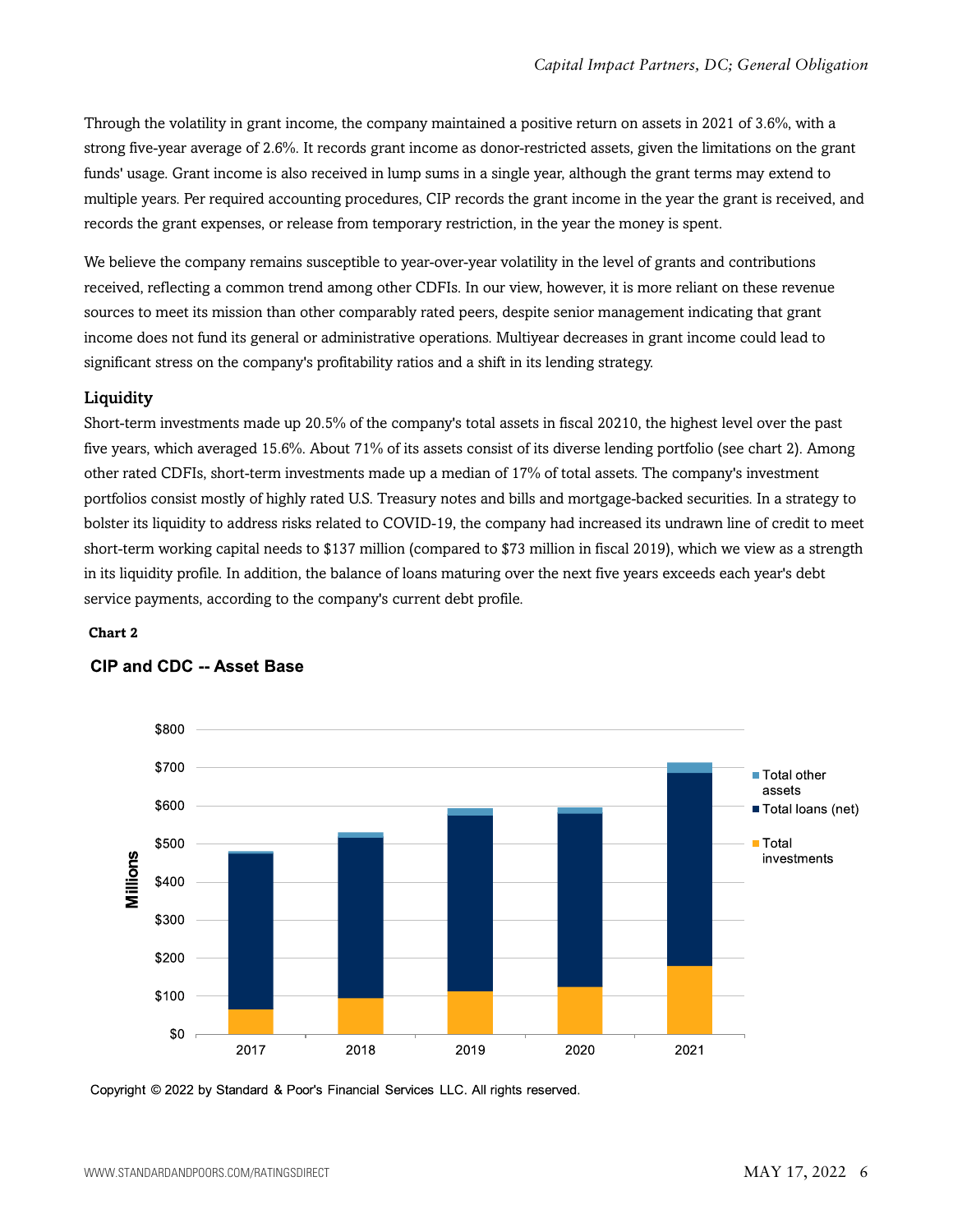#### Asset quality

We believe the company's asset quality is very strong. Its five-year average nonperforming assets (NPAs)-to-total loans ratio of 0.6% compares favorably with those of other CDFIs that we rate. The company does not typically have real estate-owned (REO) property, as it prefers to work out loans without resorting to foreclosure.

In our opinion, the company's allowance for loan-loss practice and underwriting shows that it has prudent risk management, and is one factor in keeping its NPAs low. It has a risk rating system for its portfolio that takes into consideration various risk factors that are specific to a particular borrower. The system involves seven numerical grades where loans with similar credit and risk factors are grouped. CIP uses this quarterly analysis to determine what the loan loss reserves will be for each loan in the portfolio by borrower and loan type. In addition, it revisits its loan loss and risk rating migration annually to determine if it is accounting for the perceived and present risk on a year-to-year basis.

As of Dec. 31, 2021, the company's asset base stood at \$511 million, up %19.9 year over year, mainly due to additional assets from CDC. Its total assets have increased year over year, jumping 48.6% from 2017 to year-end 2021.



#### **Chart 3** CIP and CDC -- Loan Portfolio By Property Type As Of June 2021

Copyright © 2022 by Standard & Poor's Financial Services LLC. All rights reserved.

CIP has a diverse asset base that consists of multiple lending products, which we view as a strength. As of Dec. 31, 2021, affordable housing loans made up the largest share, or 32%, of company's total loan portfolio, followed by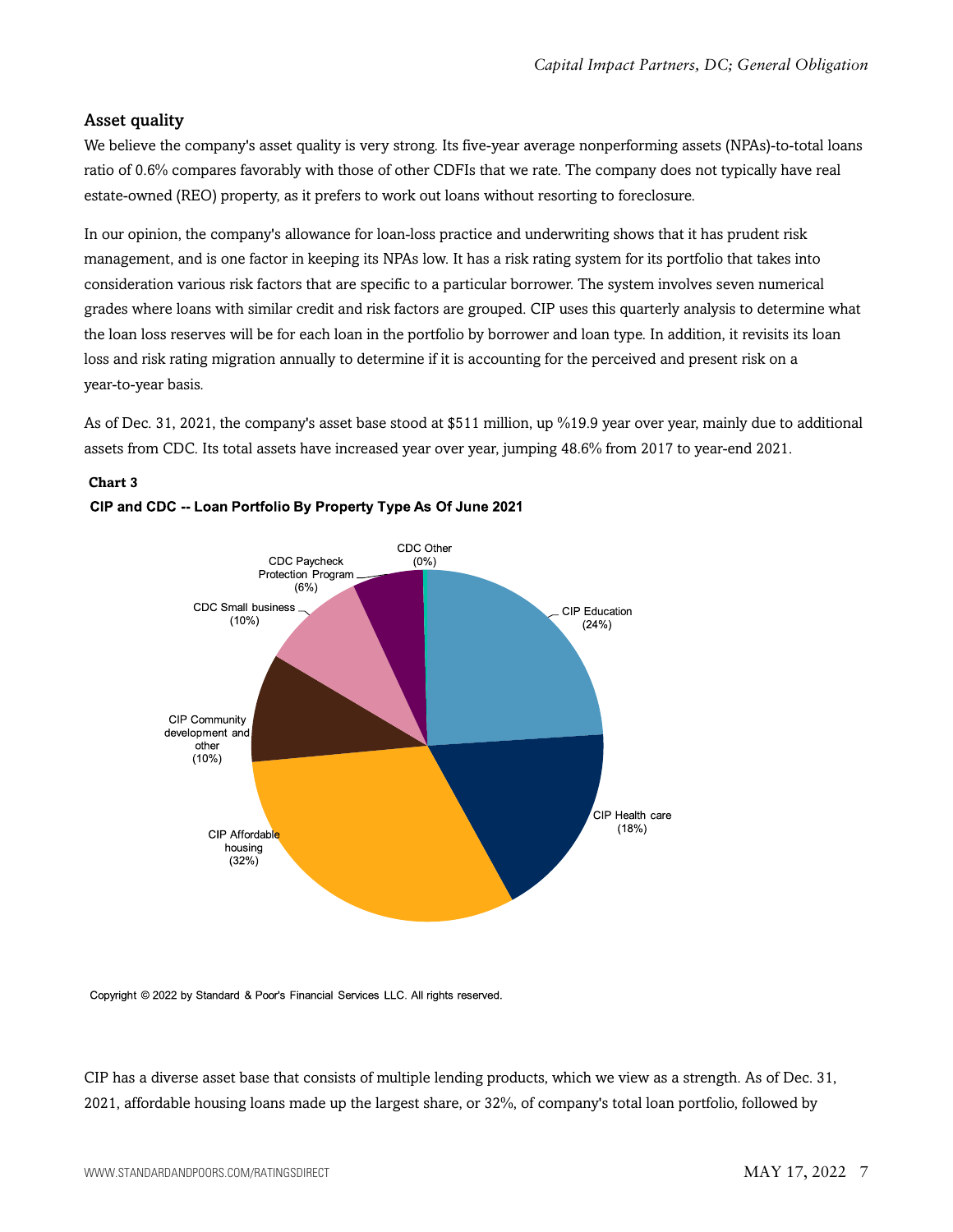education, health care, and community development, at 24%, 18%, and 10%, respectively (see chart 3). We believe that this diversified lending model allows the company to provide capital financing to all aspects of community development while limiting its industry concentration. This also enables it to sustain its effects within communities while hedging its revenue streams across sectors and maintaining profitability.

With regard to its recent investment strategy, we believe the company has developed an aggressive investment (19%) of total investment holdings) that is not comparable with the investment guidelines provided by other comparable companies and agencies. Due to the wide variety of permitted asset classes, we will continue to monitor the risk associated with CIP's investments portfolio.

#### Market position: Strategy and management

We believe the company's vision is well defined and positions it to effectively implement its overall three-year strategic plan that takes it through 2024. With its national footprint, it is positioned to respond to the needs of underserved communities.

The company will continue to invest in the comprehensive revitalization of communities and to further its effects on the communities it serves through various financing options such as acquisition, construction, tenant improvement, and equipment loans, as well as government programs to offer new market tax credits and federally guaranteed bonds.

We view the company's commitment to community development in relation to its core values, mission, and overall strategy as very strong. We base this on the financial ratios, and the effects of more than \$2.7 billion invested nationwide for more than 35 years. This financing has led to the creation of over 37,000 jobs and has included:

- \$970 million deployed to health care centers, serving more than 3.5 million patients;
- \$900 million of charter school financing, serving more than 270,000 students;
- \$200 million to support healthy food initiatives, expanding access to healthy food for 1.2 million people; and
- Financing of 39,000 units of housing.

#### Executive management

An 18-member board of directors oversees CIP. Two directors are elected from among the then-current senior executive officers or directors of the National Cooperative Bank (NCB), the remaining 16 directors are independent of NCB. CDC has a separate 16-member board of directors consisting of the same 16 non-NCB affiliated directors on the CIP board. The directors include senior executives from the nation's largest private and nonprofit community development lenders, policy makers, and practitioners. The CIP and CDC boards are self-perpetuating and are divided into three classes with staggered three-year terms. Nonemployee directors become ineligible for nomination after having served as a director for nine years or more since July 15, 2021. The executive officers meet formally on a regular basis to review company strategy, prioritize company initiatives, monitor mission-critical projects, and address operational issues.

The board includes the following standing committees: an Executive Committee, Finance and Risk Committee, and Audit Committee. The board and each of its committees meet at least quarterly.

The board is responsible for setting the mission, vision, and direction of the combined companies and for supervising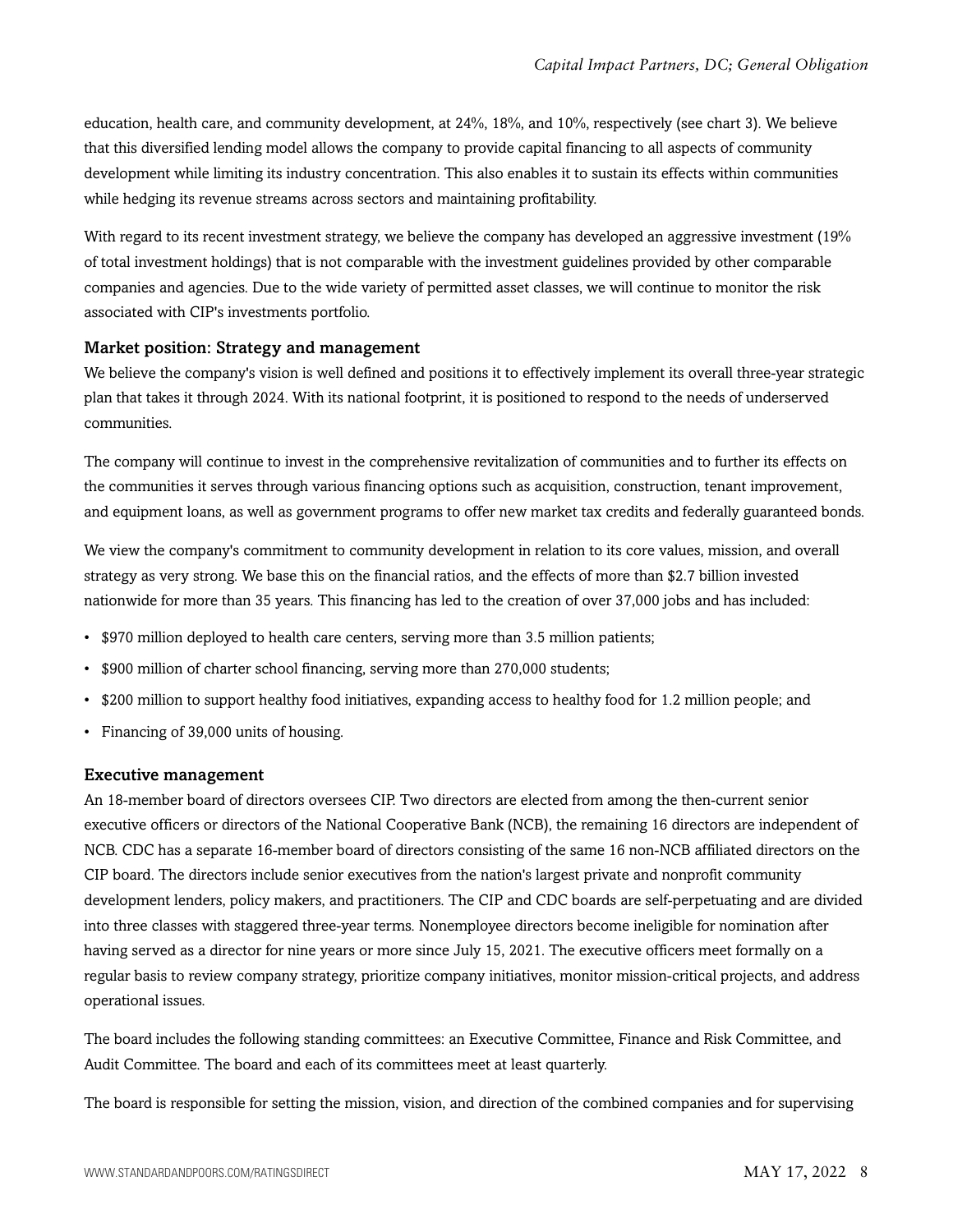management. Accordingly, it participates in the development of, and approves, the combined organization's strategic plan; sets annual corporate goals, which are measured against the strategic plan; approves and monitors progress against the annual company budget; and ensures that appropriate financial controls are in place.

There are three operating officers prescribed by the bylaws: president, company secretary, and treasurer. The president, whom the board appoints, selects the rest of the operating officers. With the approval of the board, supporting the main board of directors is an established CDC and CIP combined executive management team currently composed of the president and CEO, CFO, head of capital deployment, chief external affairs officer, chief operating officer, chief human resources officer, and general counsel/chief compliance officer/corporate secretary.

| CIP -- Financial Statistics (%) |          |      |      |           |         |  |  |
|---------------------------------|----------|------|------|-----------|---------|--|--|
|                                 | CIP only |      |      | Combined  |         |  |  |
| 2017                            |          |      | 2020 | 2021      | Average |  |  |
|                                 |          |      |      |           |         |  |  |
| 29.5                            | 30.2     | 27.8 | 29.6 | 35.7      | 30.6    |  |  |
| 7.5                             | 9.1      | 11.3 | 15.0 | 20.1      | 12.6    |  |  |
| 43.4                            | 44.7     | 40.7 | 44.7 | 60.0      | 46.7    |  |  |
| 10.9                            | 14.0     | 17.1 | 22.6 | 35.6      | 20.0    |  |  |
|                                 |          |      |      |           |         |  |  |
| 3.2                             | 3.7      | 0.8  | 1.9  | 3.6       | 2.6     |  |  |
| 2.9                             | 2.5      | 3.0  | 2.8  | 2.3       | 2.7     |  |  |
| 3.5                             | 3.2      | 3.2  | 3.1  | 3.6       | 3.3     |  |  |
|                                 |          |      |      |           |         |  |  |
| 0.4                             | 0.6      | 0.2  | 0.1  | 1.5       | 0.6     |  |  |
| 3.0                             | 3.1      | 3.2  | 3.4  | 3.7       | 3.3     |  |  |
|                                 |          |      |      |           |         |  |  |
| 75.3                            | 69.7     | 66.3 | 65.5 | 62.9      | 67.9    |  |  |
| 12.7                            | 16.9     | 12.8 | 15.1 | 20.5      | 15.6    |  |  |
| 13.9                            | 18.2     | 19.4 | 21.2 | 25.3      | 19.6    |  |  |
|                                 |          |      |      | 2018 2019 |         |  |  |

NPAs--Nonperforming assets. REO--Real estate-owned.